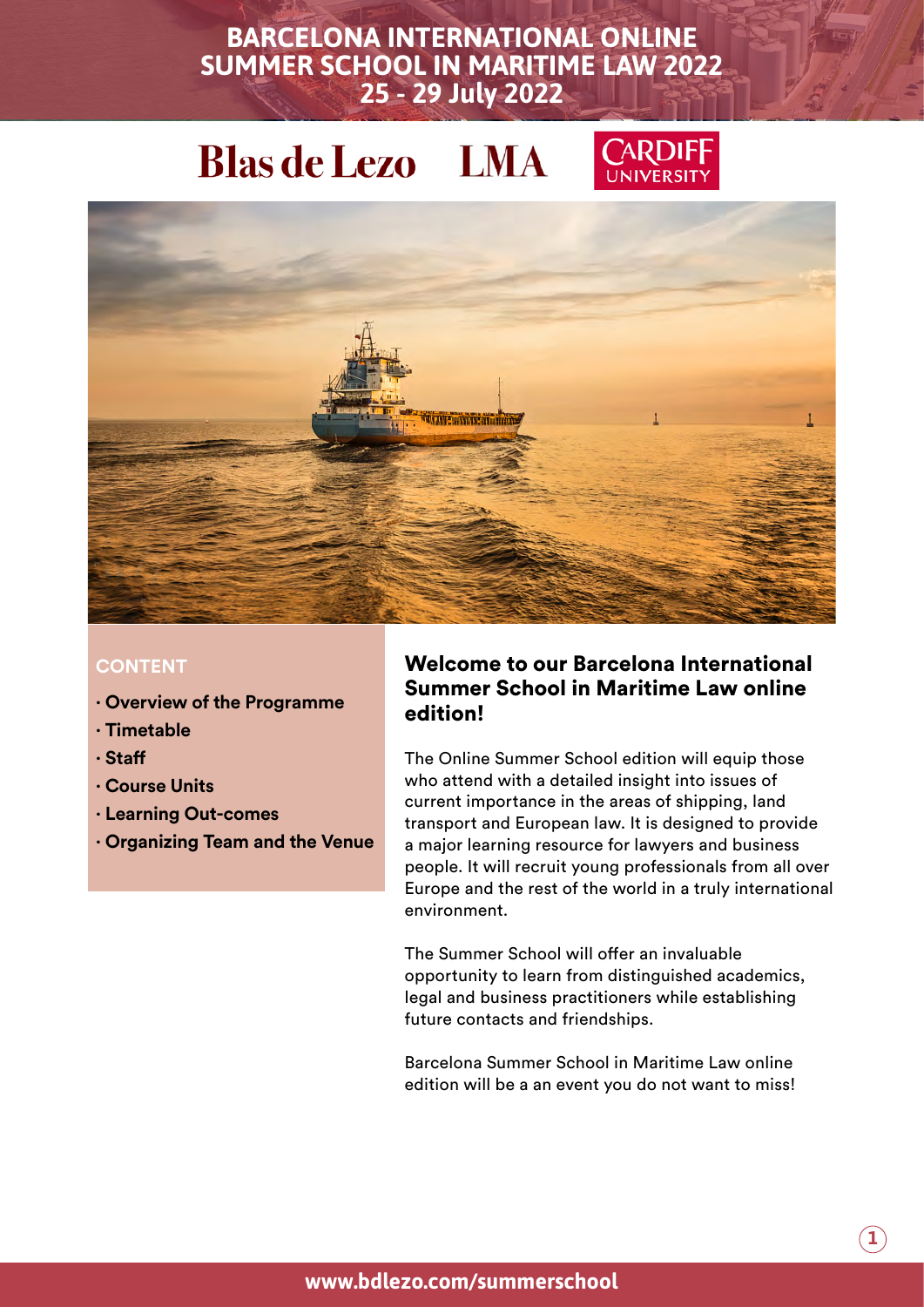# **Blas de Lezo LMA**



## Aims and Objectives

This summer School will equip those who attend with a detailed insight into issues of current importance in the areas of maritime law and shipping business. It is designed to provide a major learning resource for lawyers and business people. It welcomes atendees from Europe and the rest of the world.

The programme is designed to meet the specific needs of professional lawyers who may be seeking to expand their practice in the field of Maritime Law, and also to meet the complementary needs of shipping executives who have to understand the complex legal issues which context their commercial enterprise.

### The Teaching Programme

The rationale of the course is that the Law of England and Wales is the legal system which provides the basic reference underpinning all International Shipping Law, and is the universally preferred jurisdiction in respect of maritime disputes.

A full balance of academic, legal and commercial expertise is represented in the composition of teaching team, whose members are drawn from the Law Departments of leading British universities and Law firms which specialise in Maritime, Shipping and Transport Law.

### The Learning Atmosphere

The Summer School will offer participants the chance to meet like minded professionals in a sympathetic but nonetheless demanding academic atmosphere in which valuable professional knowledge will be gained.

English is the language of instruction, but all the teaching units will be supported by detailed notes prepared to assist participants with the seminar work. As acquisition of business English is often accelerated when students can express new concepts equally in their native tongue, it may be possible for the seminar discussion to be held in a language other than English where four or more students request it.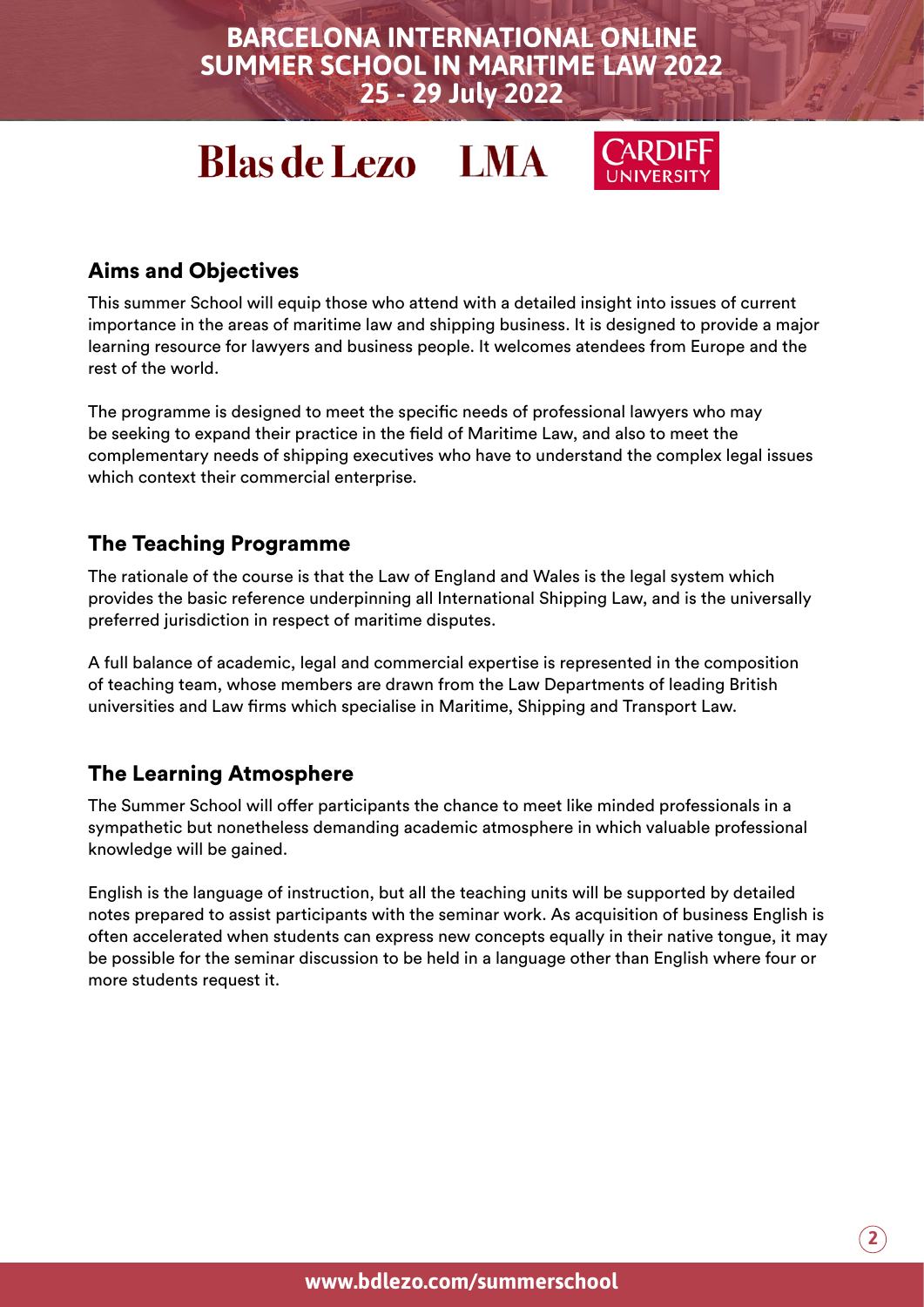# **Blas de Lezo LMA**



### TIMETABLE

This is a tentative timetable. Final timetable to be published on 1st July 2022

| <b>Time</b>    | <b>Monday</b>                                   | <b>Tuesday</b>                                 | <b>Wednesday</b>                                                   | <b>Thursday</b>                                              | <b>Friday</b>                              |
|----------------|-------------------------------------------------|------------------------------------------------|--------------------------------------------------------------------|--------------------------------------------------------------|--------------------------------------------|
| 10:00<br>11:30 | Course<br>Opening and<br>welcome                | Salvage & LOF<br>(AR)                          | <b>Bills of Lading</b><br>and Hague-<br><b>Visby Rules</b><br>(MR) | Maritime<br>Economics<br>(AC)                                | <b>Charter Parties</b><br>in practice (AA) |
|                |                                                 |                                                |                                                                    |                                                              |                                            |
| 12:00          | Introduction to<br><b>Common Law</b><br>(AR)    | <b>COVID and</b><br>Shipping<br>Contracts (CH) | The Rotterdam<br>Rules (MR)                                        | Maritime<br><b>Economics</b><br>(AC)                         | London<br>Maritime<br>Arbitration (MR)     |
| 14:00          |                                                 |                                                |                                                                    |                                                              |                                            |
| 14:30          | Ciber Risks in<br><b>Port Terminals</b><br>(AR) | Laytime &<br>Demurrage<br>(AR)                 | Shipbuilding<br>contracts (MD)                                     | <b>War Risks</b><br>Clauses in<br>Shipping<br>Contracts (AC) | <b>Closing Ceremony</b><br>At 13:00        |
| 16:00          |                                                 |                                                |                                                                    |                                                              |                                            |
| 16:15<br>17:30 | Ship Arrest (AR)                                |                                                | Ship Sale and<br>purchase (MD)                                     | Oil and Gas<br>(AR)                                          |                                            |

*The Summer School Team* 

#### DIRECTOR Anthony Rogers

Is a former Legal Advisor to several prominent Ship-Broking and Ship-owning companies in the United Kingdom. He is currently Senior Lecturer, Cardiff University, where he teaches Maritime Law, and Trade and Commercial Law.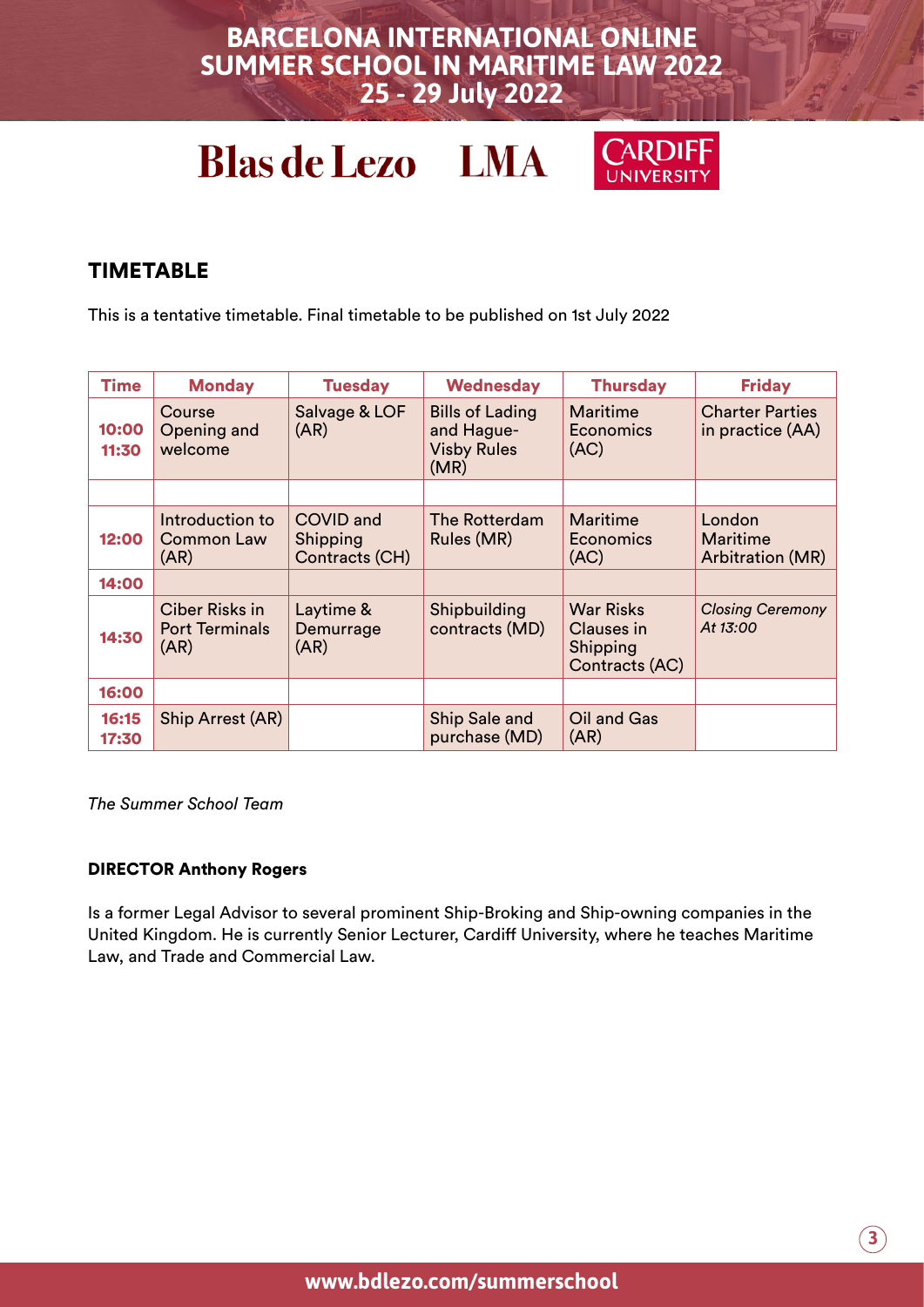# **Blas de Lezo LMA**



#### DEPUTY DIRECTOR Dr. Miquel Roca

Maritime Law Professor at ALBA University in Athens, Greece. Is qualified to practice Law in both Spain and England & Wales. He is the managing partner of LMA Legal in London. He has been a member of the Managing Board of the Spanish Maritime Law Association during 7 years and publishes regularly in specialised journals. Appointed Plenipotentiary of the Kingdom of Spain to sign the Rotterdam Rules at the United Nations on behalf of the Kingdom of Spain. He is the author of the Book "An Introduction to London Maritime Arbitration" (2nd Ed. Thomson Reuters, 2022).

#### Mark Davis

Mark is an expirienced solicitor in matters across a broad range of maritime disputes including matters arising out of or related to banking and financial services, commodities, energy, insurance and reinsurance, letters of credit, logistics, metallurgy, naval architecture, oil and gas, shipbuilding and the sale and pruchase of ships. He is the author of the first and second editions of Bareboat Charters published by Lloyds of London Press in 2000 and 2005. He has been regularly recognised as a leading expert in Legal Business' Legal Experts publications and acknowledged at the "The World's Leading Litigation Lawyers".

#### Dr. A. J. Corres

Dr. Corres is the chairman of the Hellenic Association of Maritime Economists, member of the Board of the Hellenic Short Sea Association, and International Shipping Policy Professor at the Aegean University. Dr. Corres will take care of the maritime economics sessions in the Summer School, sharing its expertise in the field gained with its professional relationship with the Union of Mediterranean Shipowners, Intertanko, the International Union of Maritime Underwriters, the Union of Greek Shipowners and the International Chamber of Shipping.

#### Invited Lecturers:

Mr. Angel Arnaudas, Director of Autochartering S.A., leading Spanish Shipbroker Mr. Ignasi Pinart, Director at Hutchinson Logistics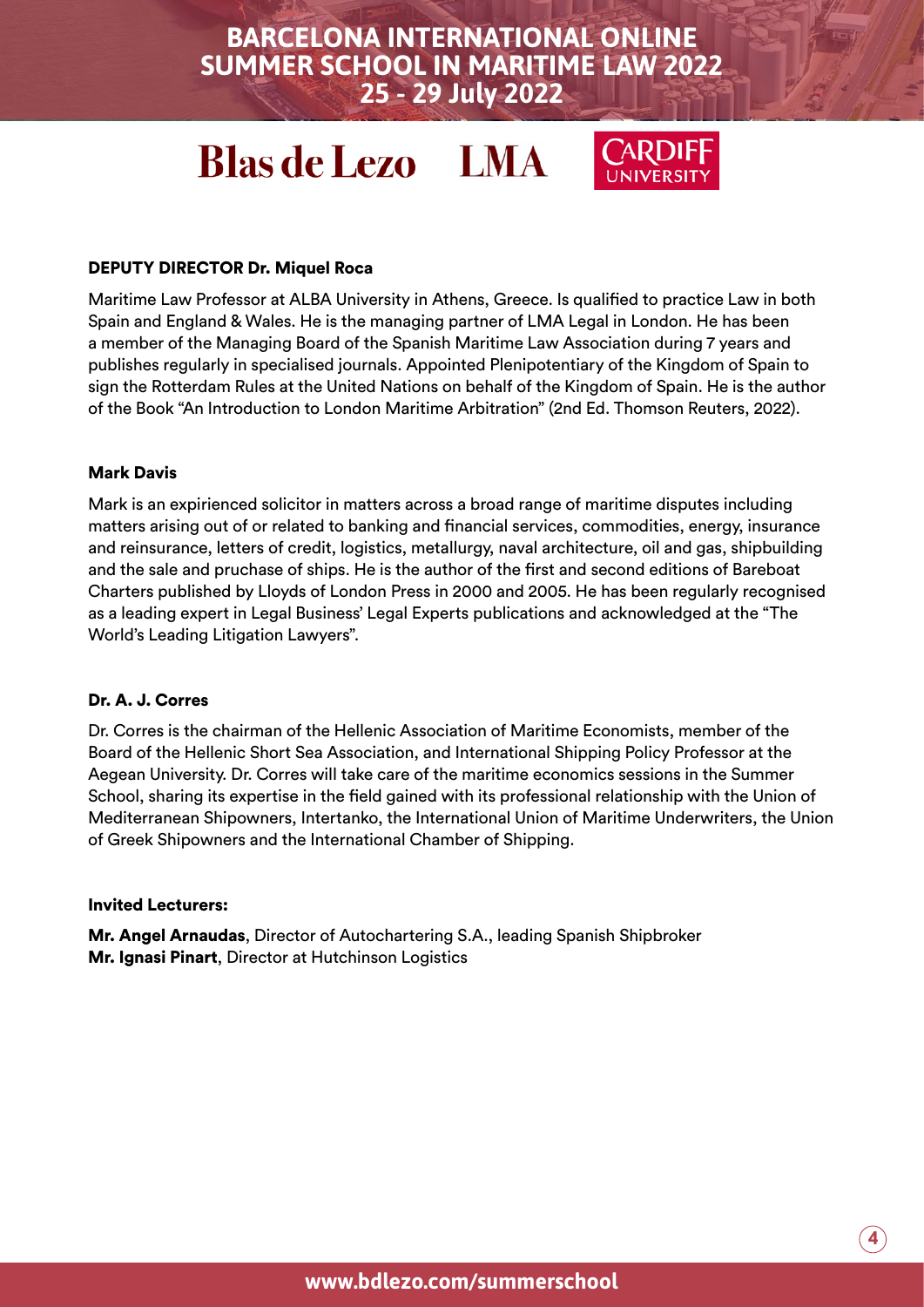# **Blas de Lezo LMA**



### The Course Units

#### Unit 1: The Common Law of England and Wales

An introduction to the Common Law, and particularly to the doctrine of precedent, which is found in the legal systems of (among others), England and Wales, the USA, Canada, Australia, and much of Africa and Asia. We will also look at some issues of Tort and Contract Law.

#### Unit 2: Ciber Risks in Port Terminals

We will look at the risks that the new technologies put on the shipping industry, with a particular focus on port terminals. Cyber attacks are a real risk and both businessmen and lawyers must be aware of them and be provided with the means to protect from them.

#### Unit 3: Freight Forwarding, Logistics and Multimodal Transport

This unit will provide an introduction to the legal issues concerning freight forwarding and logistics operations with particular reference to their legal classification. The types of multimodal transport and the problems that arise in the sector.

#### Unit 4: Carriage of Goods by Sea & Cargo Claims

This unit will examine issues surrounding contracts of affreightment, principally time and voyage charterparties and bills of lading. This will include current developments in the Hague/Visbey rules and the recent Rotterdam Rules.

#### Unit 5: Maritime Economics

This part of the Summer School will give consideration to Maritime Economics and all the different markets that form the economic organisation of the Shipping Industry.

#### Unit 6: The International Law of the Sea

This unit will provide delegates with an opportunity to discuss the issues of oil pollution from ships and, more generally, the shipowner's ability to limit liability. The module will examine the international conventions that regulate these matters. This is an area of great practical importance to shipowners and charters alike.

#### Unit 7: COVID and Shipping Contracts

We will examine the impact that COVID has had, and still has, in the shipping industry. Different types of clauses can be incorporated into shipping contracts to protect from the loses caused by the restrictions imposed by governments all over the world related to COVID, and these will be analysed in this unit.

#### Unit 8: London Maritime Arbitration

Most maritime disputes are dealt with in London, under English law, and by use of Arbitration. It is a must unit for all those involved in the shipping disputes resolution. We will look at general arbitration concepts and focus on maritime arbitration and the Rules of the London Maritime Arbitrators Association, and other institutional rules, such as the LCIA or the ICC.

#### Unit 9: War Risks Clauses

The recent war in the Ukraine has created many legal disputes related to War Risks Clauses, their impact and effect. We will look at these in this unit so offer the attendees the necessary tools to manage war risks in all types of shipping contracts.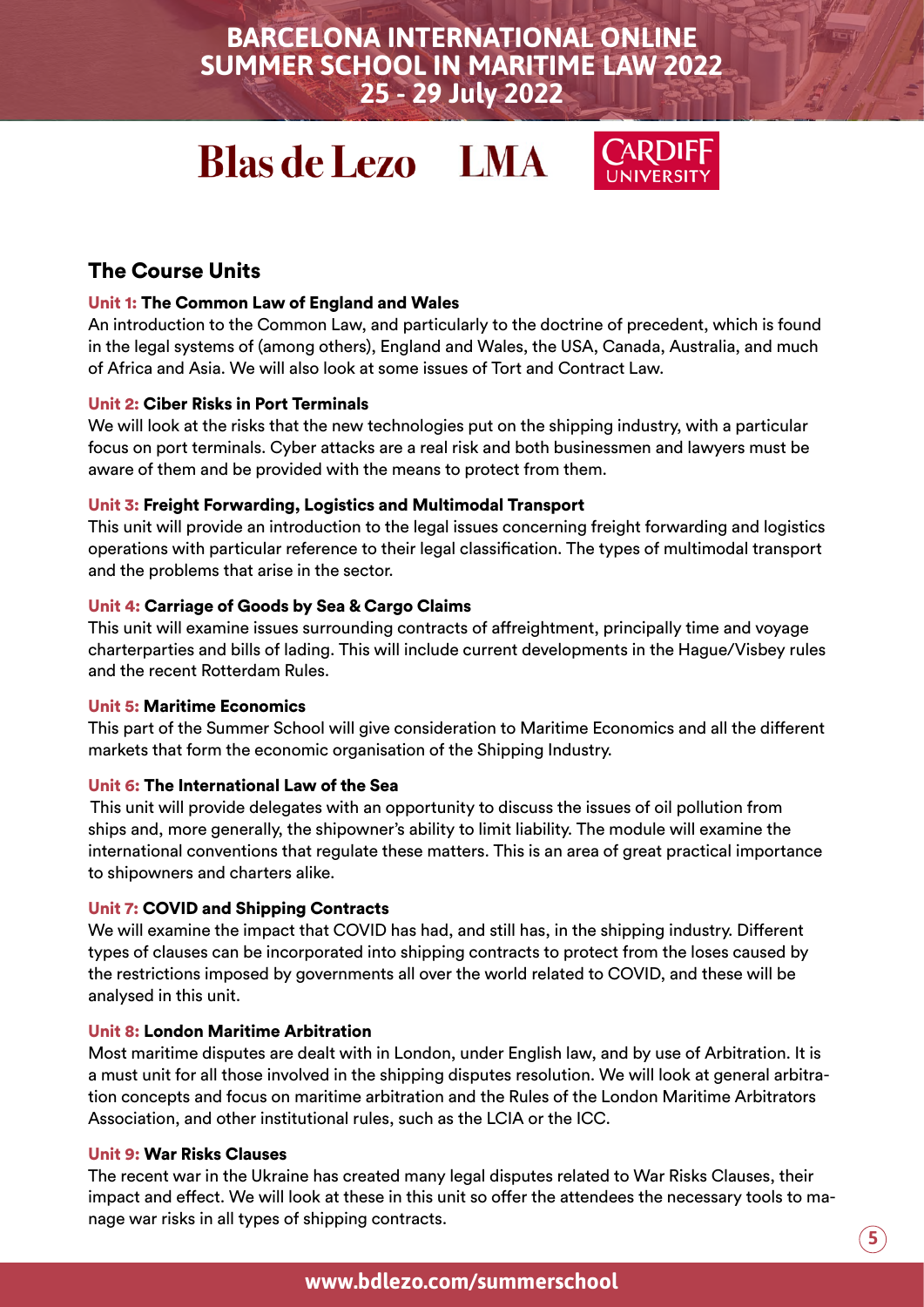# **Blas de Lezo LMA**





### Student Learning outcomes

By the conclusion of the Summer School delegates will:

- 1. Have gained practical knowledge of several expanding and potentially lucrative areas of Maritime and Commercial Law.
- 2. Be able to identify complex legal issues that arise in commercial situations.
- 3. Be able to analyse these problems, and provide suitable solutions.
- 4. Have gained confidence in arguing their cases and in defending the positions that they have taken.

5. Be able to research the answers to legal problems that they will face in the future.

**6**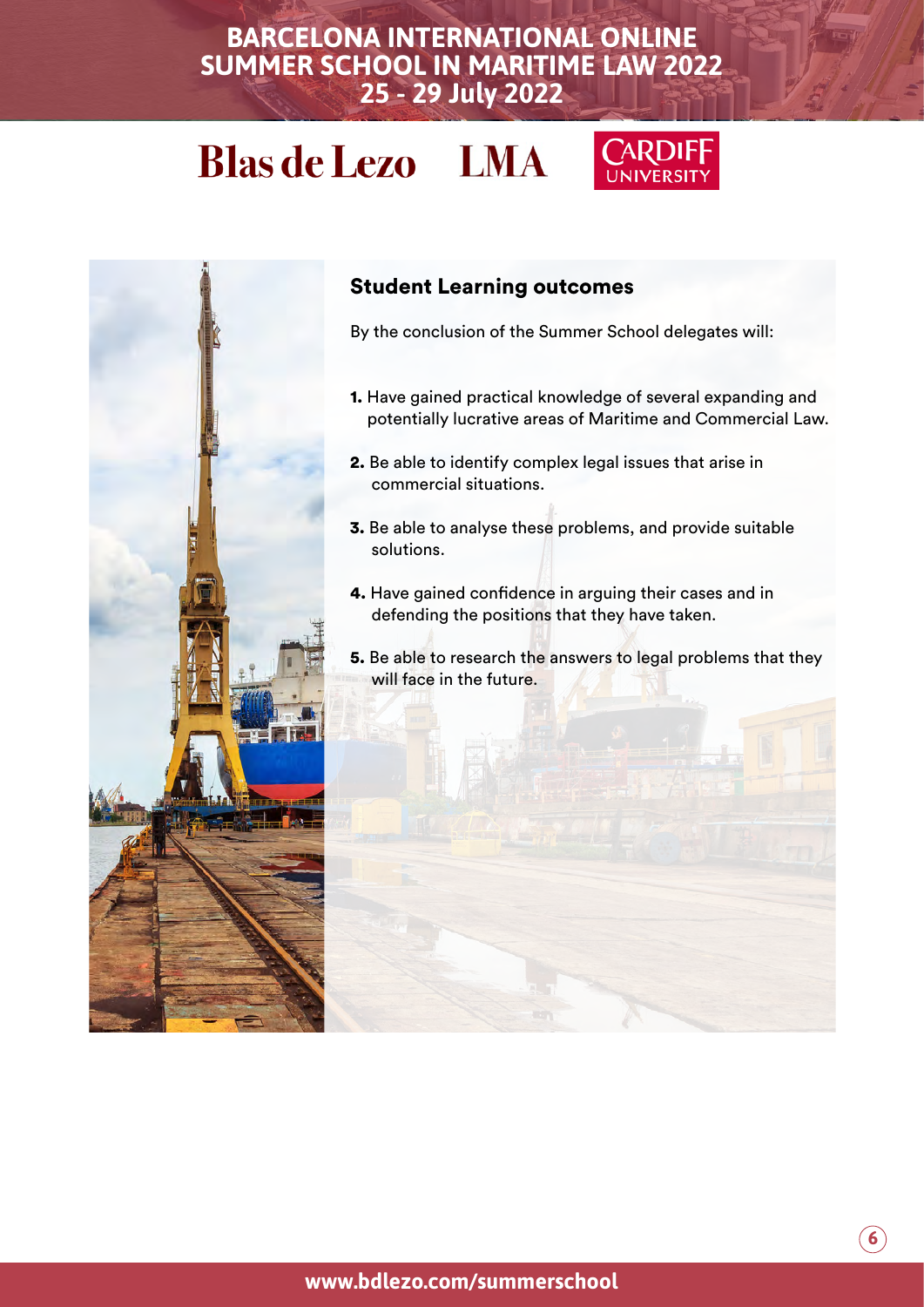# **Blas de Lezo LMA**



### **CERTIFICATE**

All those who successfully complete the programme will be awarded a Certificate of Achievement issued by the Cardiff University.

#### Language requirements

As noted, the course will be conducted through the medium of the English language. Students will however be encouraged to work in small groups, and these may be conducted in other languages by the agreement of the participants.

Because of the technical nature of the subject matter of the Summer School it is advisable that participants should feel comfortable in working in English, we therefore suggest (as a gauge of competency) that they should have achieved a standard of understanding equivalent to approximately 6.0 in the IELTS test of English or 550 in the alternative TOEFL test.

#### Venue

The course takes place online.

#### Enquiries and Application Form

Enquiries about the course may be sent by e-mail to the Deputy Director: mroca@bdlezo.com

Sent him also an e-mail to get the Application Form or visit www.bdlezo.com/summerschool and don't miss this great chance. Spaces are limited, so please be quick in booking your space!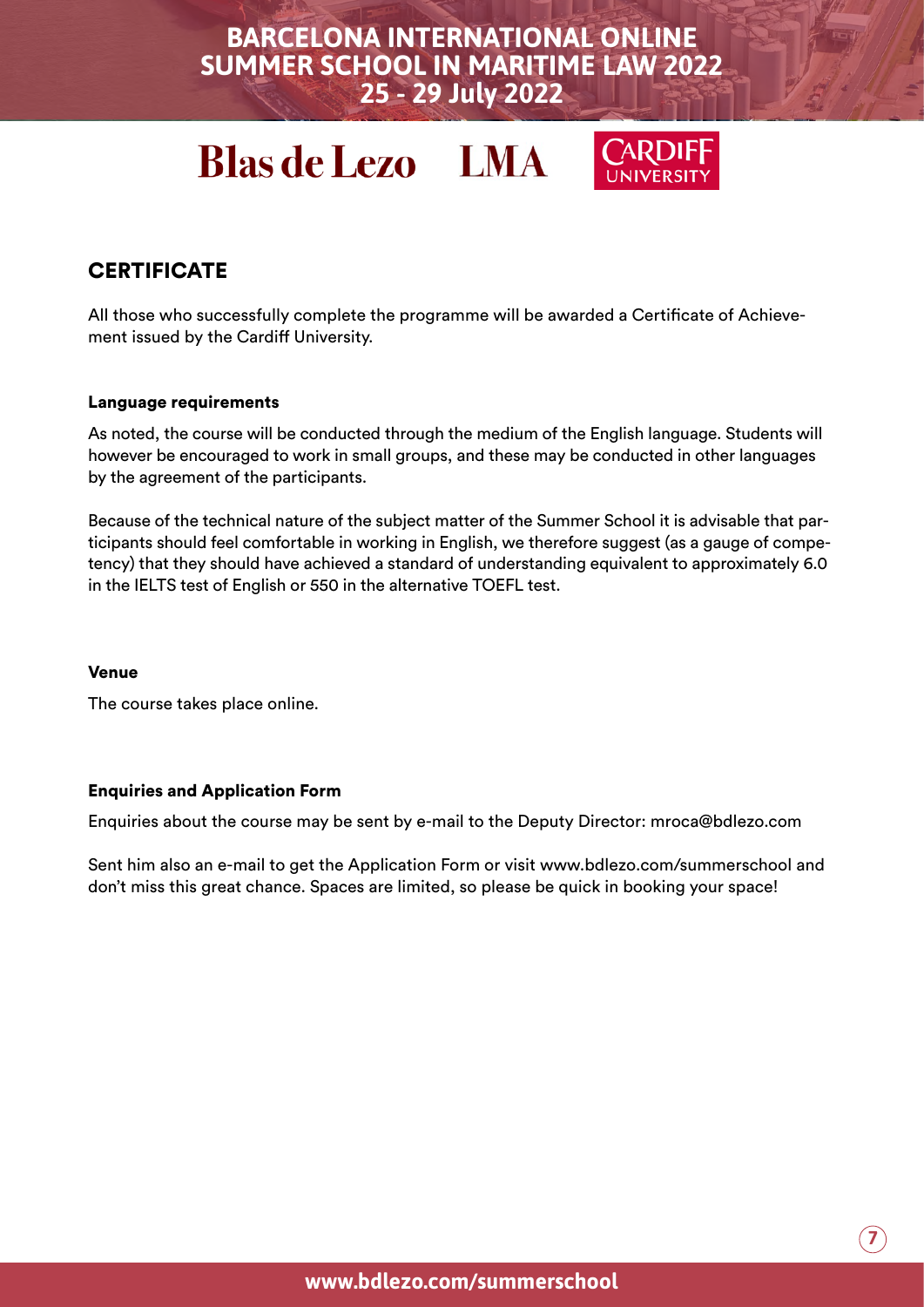# **Blas de Lezo LMA**



### APPLICATION FORM

Family Name First Name Correspondence address Email address Telephone nos. Business Other phone Mobile **Citizenship Nationality** Passport No. First Language Other languages Name and address of nearest family member *(N.B. for emergency use only)*

Contact Telephone no.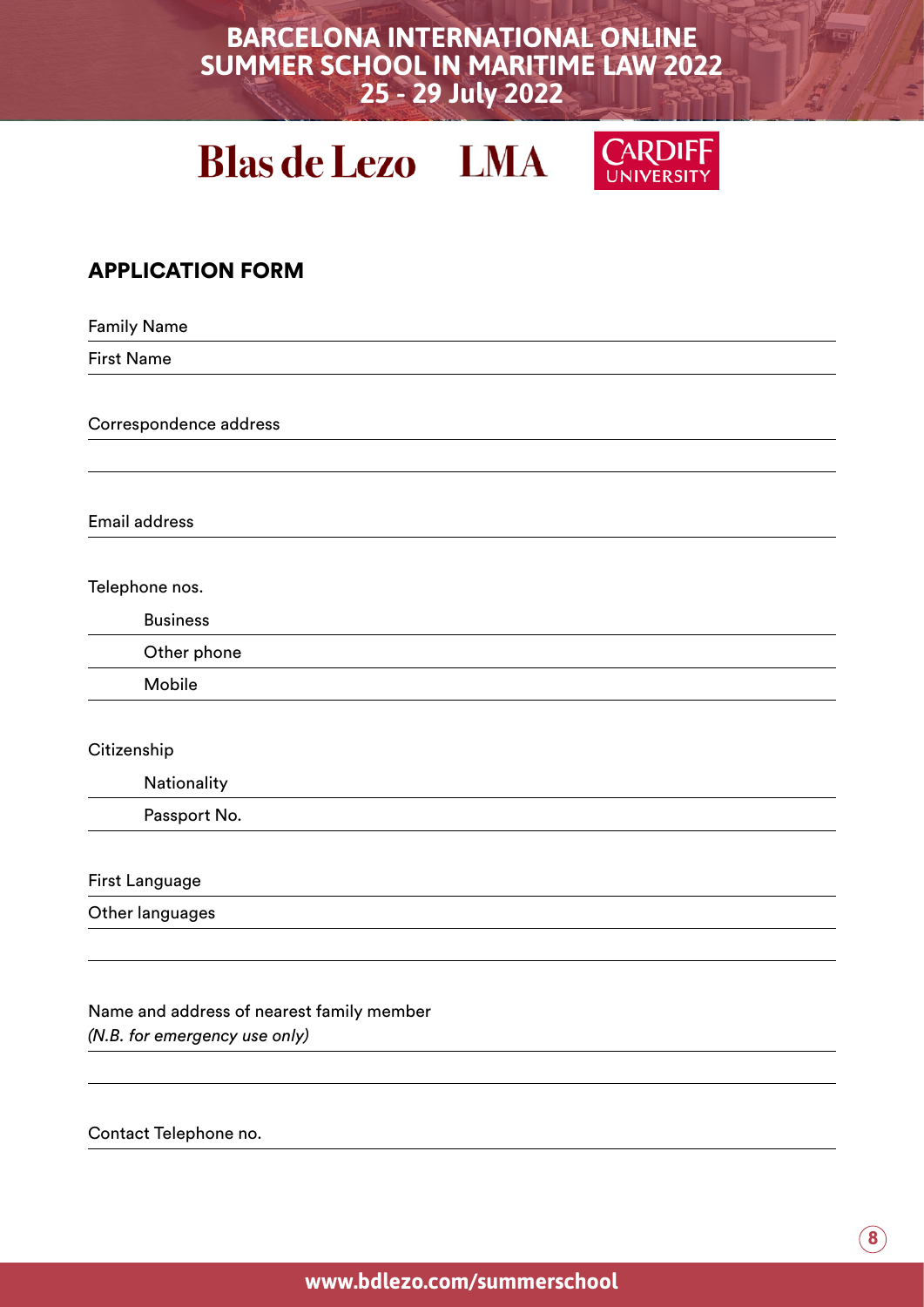# **Blas de Lezo LMA**



## APPLICATION FORM

Education (most recent and highest achievements first)

Professional Experience

Reasons for wanting to attend this Summer School

How did you hear about the Summer School?

Signed Date